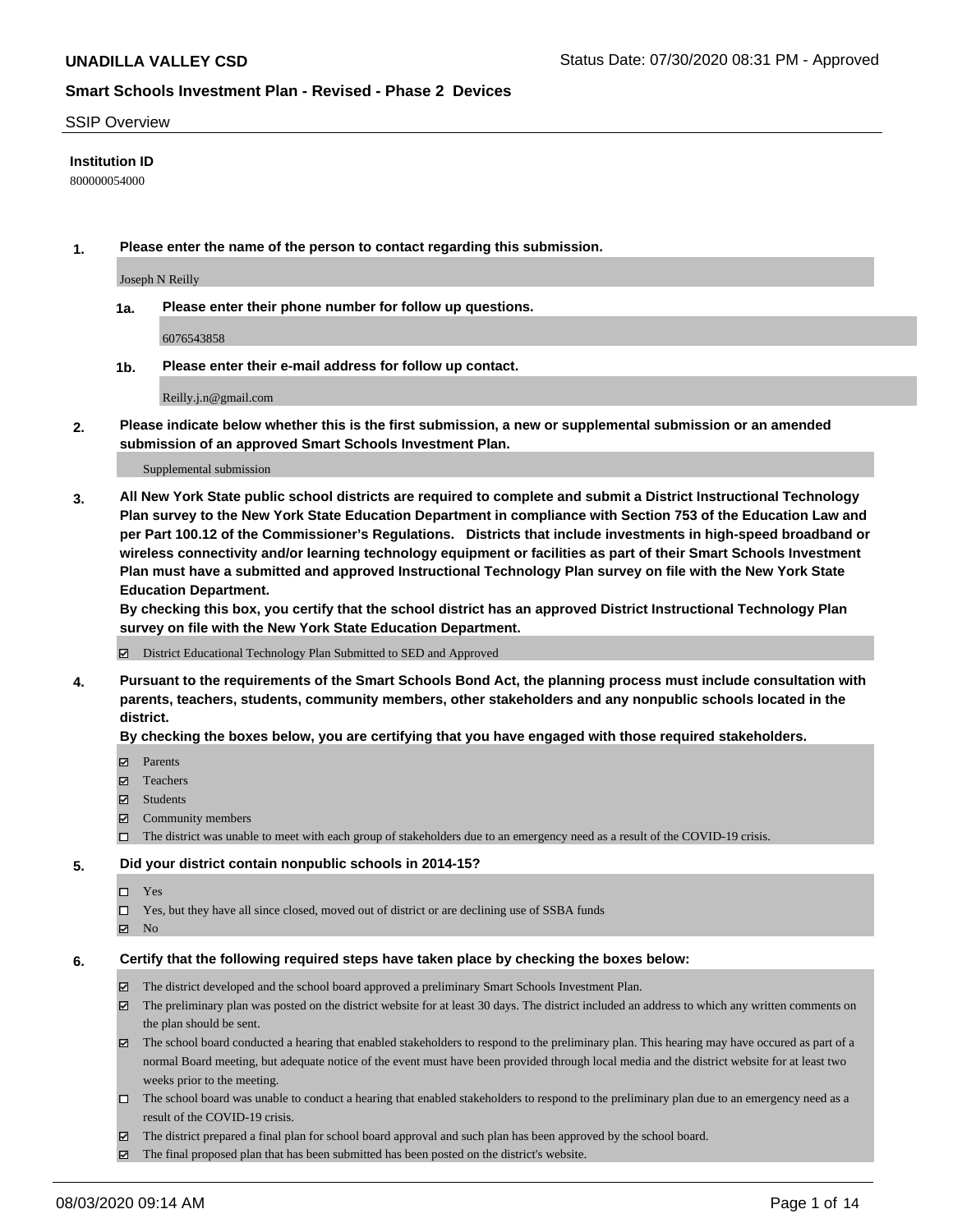SSIP Overview

**6a. Please upload the proposed Smart Schools Investment Plan (SSIP) that was posted on the district's website, along with any supporting materials. Note that this should be different than your recently submitted Educational Technology Survey. The Final SSIP, as approved by the School Board, should also be posted on the website and remain there during the course of the projects contained therein.**

Unadilla BOE Presentation.pdf

**6b. Enter the webpage address where the final Smart Schools Investment Plan is posted. The Plan should remain posted for the life of the included projects.**

https://filecabinet4.eschoolview.com/EE7BA98C-14E0-41CB-8345-846E590956E8/UnadillaBOEPresentation.pdf

**7. Please enter an estimate of the total number of students and staff that will benefit from this Smart Schools Investment Plan based on the cumulative projects submitted to date.**

1,010

**8. An LEA/School District may partner with one or more other LEA/School Districts to form a consortium to pool Smart Schools Bond Act funds for a project that meets all other Smart School Bond Act requirements. Each school district participating in the consortium will need to file an approved Smart Schools Investment Plan for the project and submit a signed Memorandum of Understanding that sets forth the details of the consortium including the roles of each respective district.**

 $\Box$  The district plans to participate in a consortium to partner with other school district(s) to implement a Smart Schools project.

### **9. Please enter the name and 6-digit SED Code for each LEA/School District participating in the Consortium.**

| Partner LEA/District | <b>ISED BEDS Code</b> |
|----------------------|-----------------------|
| (No Response)        | (No Response)         |

### **10. Please upload a signed Memorandum of Understanding with all of the participating Consortium partners.**

(No Response)

### **11. Your district's Smart Schools Bond Act Allocation is:**

\$1,296,682

#### **12. Final 2014-15 BEDS Enrollment to calculate Nonpublic Sharing Requirement**

|            | Public Enrollment | Nonpublic Enrollment | Total Enrollment | I Nonpublic Percentage |
|------------|-------------------|----------------------|------------------|------------------------|
| Enrollment | 758               |                      | 758.00           | 0.00                   |

**13. This table compares each category budget total, as entered in that category's page, to the total expenditures listed in the category's expenditure table. Any discrepancies between the two must be resolved before submission.**

|                                          | Sub-Allocations | <b>Expenditure Totals</b> | <b>Difference</b> |
|------------------------------------------|-----------------|---------------------------|-------------------|
| <b>School Connectivity</b>               | 0.00            | 0.00                      | 0.00              |
| Connectivity Projects for<br>Communities | 0.00            | 0.00                      | 0.00              |
| Classroom Technology                     | 282,575.00      | 282,575.00                | 0.00              |
| Pre-Kindergarten Classrooms              | 0.00            | 0.00                      | 0.00              |
| Replace Transportable<br>Classrooms      | 0.00            | 0.00                      | 0.00              |
| High-Tech Security Features              | 0.00            | 0.00                      | 0.00              |
| Nonpublic Loan                           | 0.00            | 0.00                      | 0.00              |
| Totals:                                  |                 |                           |                   |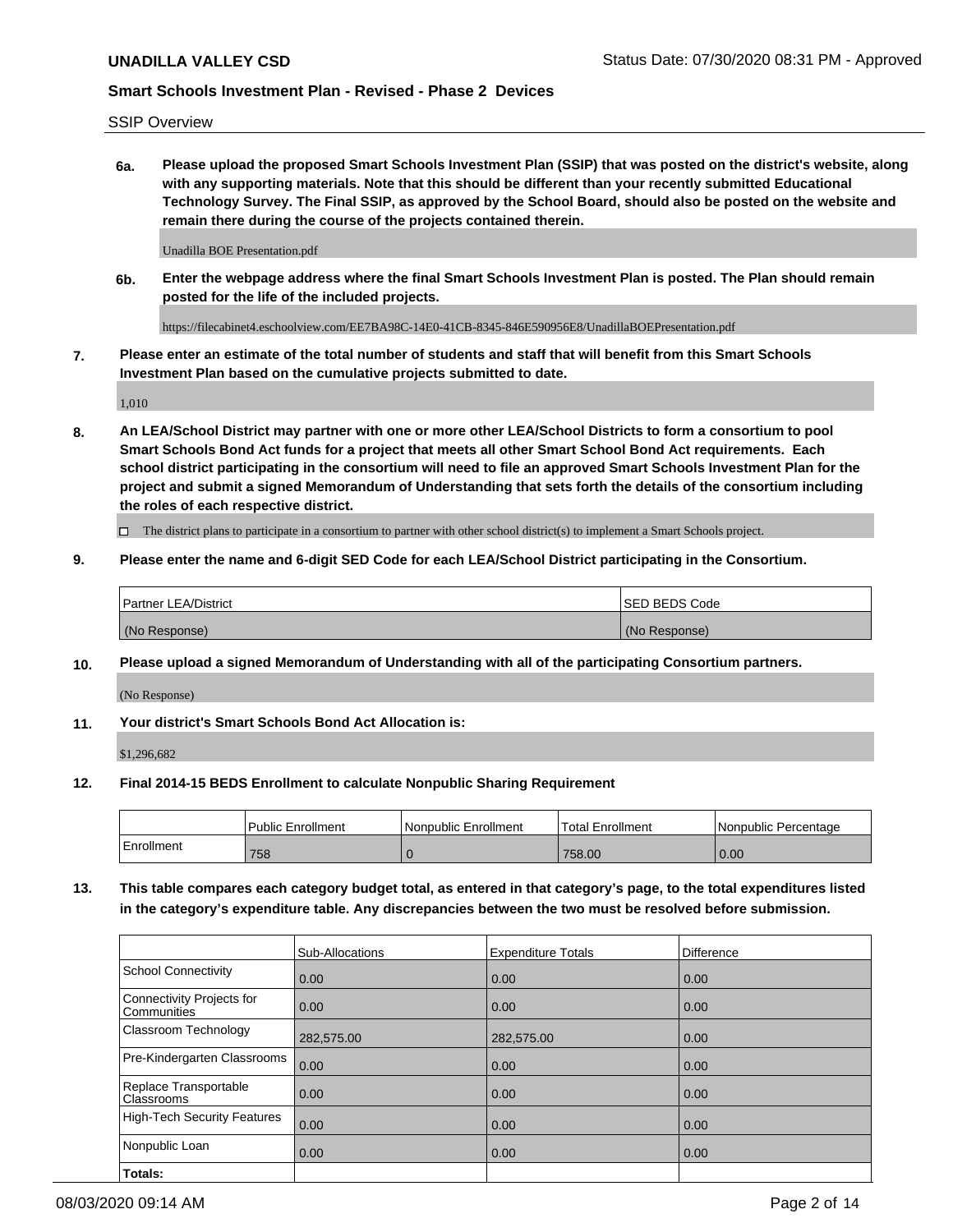SSIP Overview

| Difference<br><b>Sub-Allocations</b><br>Expenditure Totals<br>282,575<br>282,575 |
|----------------------------------------------------------------------------------|
|                                                                                  |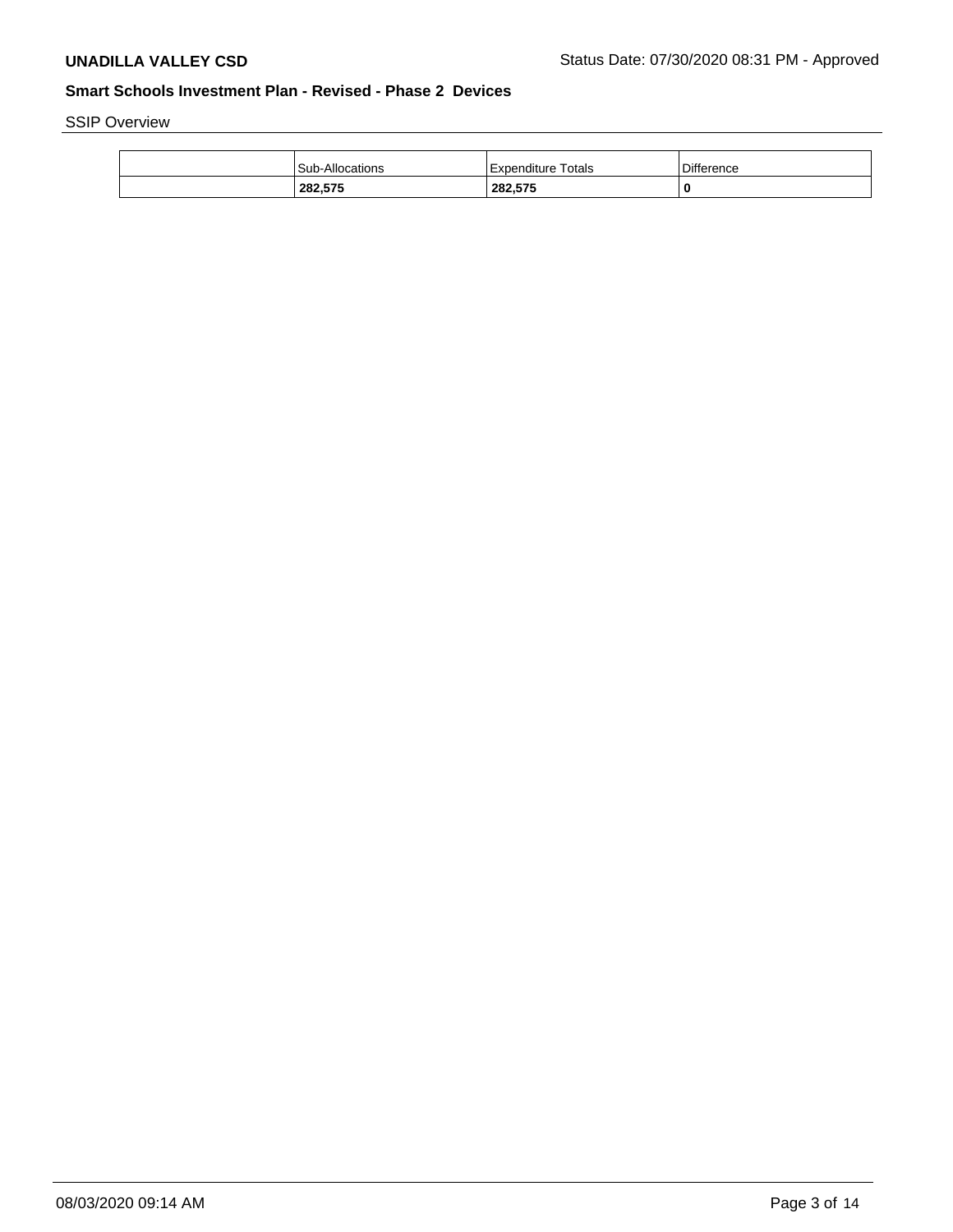School Connectivity

- **1. In order for students and faculty to receive the maximum benefit from the technology made available under the Smart Schools Bond Act, their school buildings must possess sufficient connectivity infrastructure to ensure that devices can be used during the school day. Smart Schools Investment Plans must demonstrate that:**
	- **• sufficient infrastructure that meets the Federal Communications Commission's 100 Mbps per 1,000 students standard currently exists in the buildings where new devices will be deployed, or**
	- **• is a planned use of a portion of Smart Schools Bond Act funds, or**
	- **• is under development through another funding source.**

**Smart Schools Bond Act funds used for technology infrastructure or classroom technology investments must increase the number of school buildings that meet or exceed the minimum speed standard of 100 Mbps per 1,000 students and staff within 12 months. This standard may be met on either a contracted 24/7 firm service or a "burstable" capability. If the standard is met under the burstable criteria, it must be:**

**1. Specifically codified in a service contract with a provider, and**

**2. Guaranteed to be available to all students and devices as needed, particularly during periods of high demand, such as computer-based testing (CBT) periods.**

**Please describe how your district already meets or is planning to meet this standard within 12 months of plan submission.**

(No Response)

**1a. If a district believes that it will be impossible to meet this standard within 12 months, it may apply for a waiver of this requirement, as described on the Smart Schools website. The waiver must be filed and approved by SED prior to submitting this survey.**

 $\Box$  By checking this box, you are certifying that the school district has an approved waiver of this requirement on file with the New York State Education Department.

**2. Connectivity Speed Calculator (Required). If the district currently meets the required speed, enter "Currently Met" in the last box: Expected Date When Required Speed Will be Met.**

|                  | l Number of     | Required Speed | Current Speed in | Expected Speed | Expected Date                        |
|------------------|-----------------|----------------|------------------|----------------|--------------------------------------|
|                  | <b>Students</b> | In Mbps        | <b>Mbps</b>      | to be Attained | When Required                        |
|                  |                 |                |                  |                | Within 12 Months 1Speed Will be Met1 |
| Calculated Speed | (No Response)   | 0.00           | (No Response)    | (No Response)  | l (No Response)                      |

**3. Describe how you intend to use Smart Schools Bond Act funds for high-speed broadband and/or wireless connectivity projects in school buildings.**

(No Response)

**4. Describe the linkage between the district's District Instructional Technology Plan and how the proposed projects will improve teaching and learning. (There should be a link between your response to this question and your responses to Question 1 in Section IV - NYSED Initiatives Alignment: "Explain how the district use of instructional technology will serve as a part of a comprehensive and sustained effort to support rigorous academic standards attainment and performance improvement for students."** 

**Your answer should also align with your answers to the questions in Section II - Strategic Technology Planning and the associated Action Steps in Section III - Action Plan.)**

(No Response)

**5. If the district wishes to have students and staff access the Internet from wireless devices within the school building, or in close proximity to it, it must first ensure that it has a robust Wi-Fi network in place that has sufficient bandwidth to meet user demand.**

**Please describe how you have quantified this demand and how you plan to meet this demand.**

(No Response)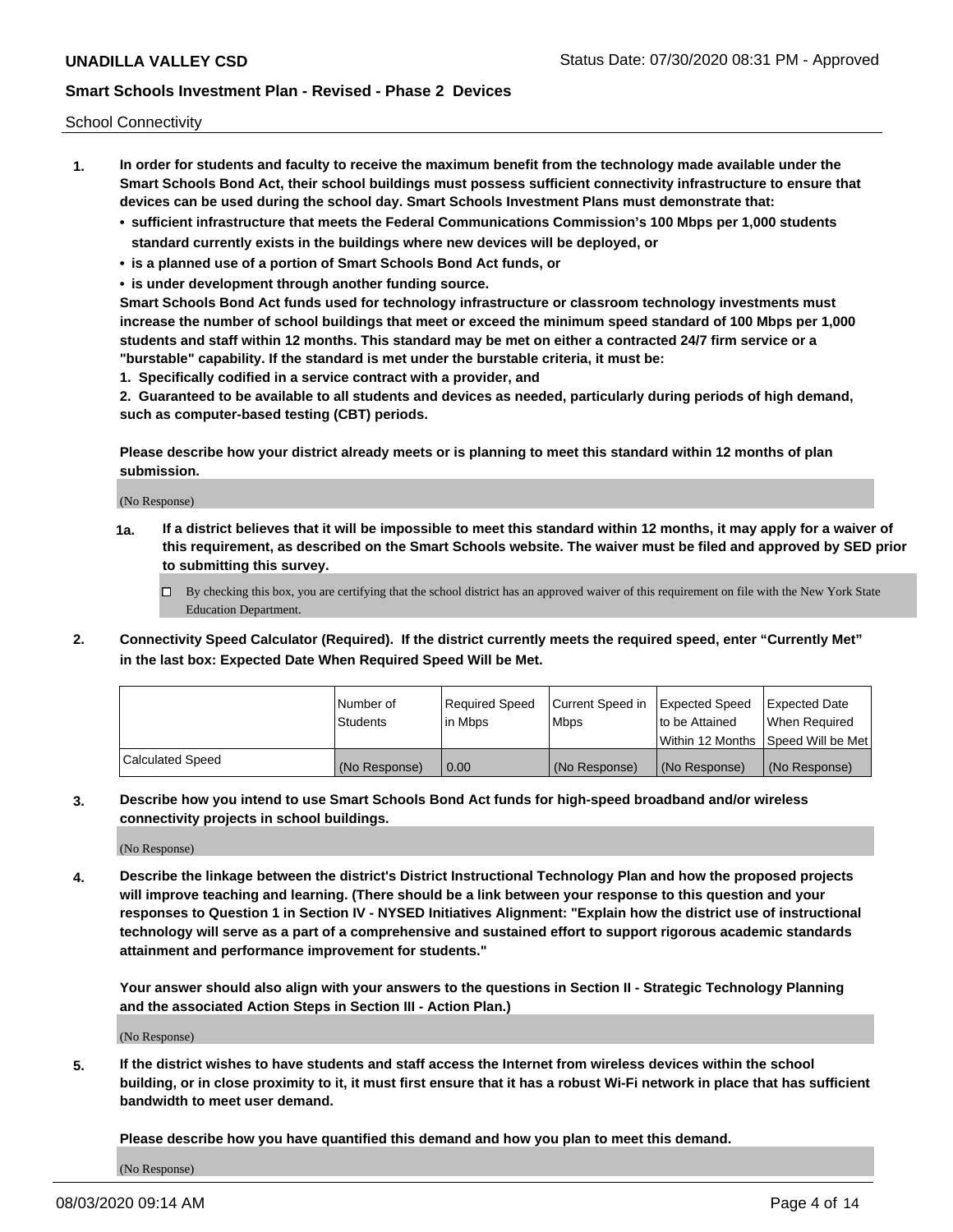School Connectivity

**6. Smart Schools plans with any expenditures in the School Connectivity category require a project number from the Office of Facilities Planning. Districts must submit an SSBA LOI and receive project numbers prior to submitting the SSIP. As indicated on the LOI, some projects may be eligible for a streamlined review and will not require a building permit.**

**Please indicate on a separate row each project number given to you by the Office of Facilities Planning.**

| Project Number |  |
|----------------|--|
| (No Response)  |  |

**7. Certain high-tech security and connectivity infrastructure projects may be eligible for an expedited review process as determined by the Office of Facilities Planning.**

### **Was your project deemed eligible for streamlined review?**

(No Response)

### **8. Include the name and license number of the architect or engineer of record.**

| Name          | License Number |
|---------------|----------------|
| (No Response) | (No Response)  |

### **9. Public Expenditures – Loanable (Counts toward the nonpublic loan calculation)**

| Select the allowable expenditure type.<br>Repeat to add another item under each type. | <b>PUBLIC</b> Items to be<br>l Purchased | Quantity           | Cost Per Item    | <b>Total Cost</b> |
|---------------------------------------------------------------------------------------|------------------------------------------|--------------------|------------------|-------------------|
| (No Response)                                                                         | (No Response)                            | l (No<br>Response) | (No<br>Response) | $\overline{0.00}$ |
|                                                                                       |                                          | 0                  | 0.00             |                   |

### **10. Public Expenditures – Non-Loanable (Does not count toward nonpublic loan calculation)**

| Select the allowable expenditure<br>type.<br>Repeat to add another item under<br>each type. | <b>PUBLIC</b> Items to be purchased | Quantity      | Cost per Item | <b>Total Cost</b> |
|---------------------------------------------------------------------------------------------|-------------------------------------|---------------|---------------|-------------------|
| (No Response)                                                                               | (No Response)                       | (No Response) | (No Response) | 0.00              |
|                                                                                             |                                     |               | 0.00          |                   |

#### **11. Final 2014-15 BEDS Enrollment to calculate Nonpublic Sharing Requirement (no changes allowed.)**

|            | Public Enrollment | l Nonpublic Enrollment | <b>Total Enrollment</b> | Nonpublic Percentage |
|------------|-------------------|------------------------|-------------------------|----------------------|
| Enrollment | 758               |                        | 758.00                  | 0.00                 |

#### **12. Total Public Budget - Loanable (Counts toward the nonpublic loan calculation)**

|                                                      | Public Allocations | <b>Estimated Nonpublic Loan</b><br>Amount | Estimated Total Sub-Allocations |
|------------------------------------------------------|--------------------|-------------------------------------------|---------------------------------|
| Network/Access Costs                                 | (No Response)      | 0.00                                      | 0.00                            |
| School Internal Connections and<br><b>Components</b> | (No Response)      | 0.00                                      | 0.00                            |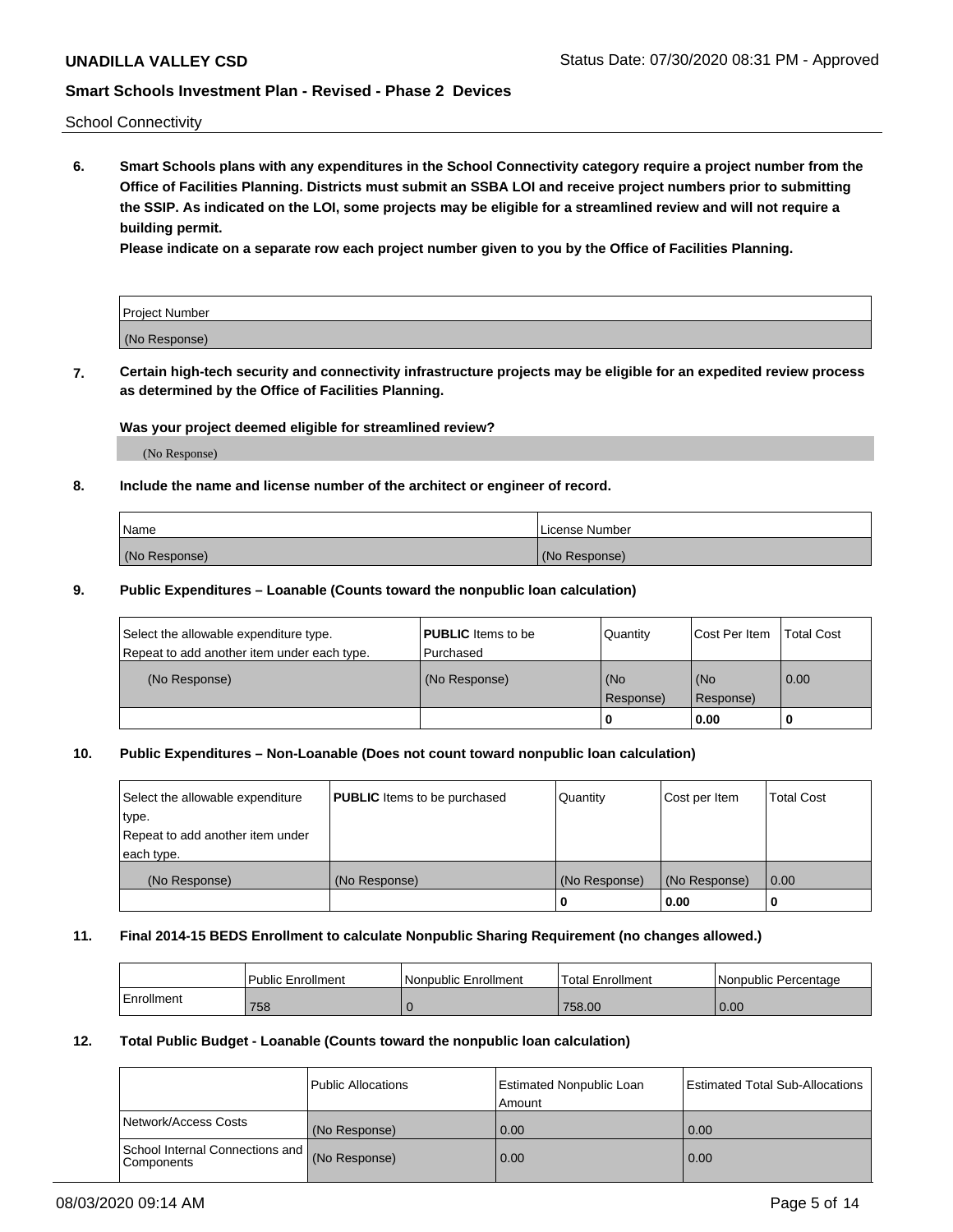School Connectivity

|         | Public Allocations | <b>Estimated Nonpublic Loan</b><br>Amount | <b>Estimated Total Sub-Allocations</b> |
|---------|--------------------|-------------------------------------------|----------------------------------------|
| ⊺Other  | (No Response)      | 0.00                                      | 0.00                                   |
| Totals: | 0.00               |                                           | 0                                      |

# **13. Total Public Budget – Non-Loanable (Does not count toward the nonpublic loan calculation)**

|                                                   | Sub-<br>Allocation |
|---------------------------------------------------|--------------------|
| Network/Access Costs                              | (No Response)      |
| <b>Outside Plant Costs</b>                        | (No Response)      |
| <b>School Internal Connections and Components</b> | (No Response)      |
| <b>Professional Services</b>                      | (No Response)      |
| Testing                                           | (No Response)      |
| <b>Other Upfront Costs</b>                        | (No Response)      |
| <b>Other Costs</b>                                | (No Response)      |
| Totals:                                           | 0.00               |

# **14. School Connectivity Totals**

|                          | Total Sub-Allocations |
|--------------------------|-----------------------|
| Total Loanable Items     | 0.00                  |
| Total Non-Ioanable Items | 0.00                  |
| Totals:                  | 0                     |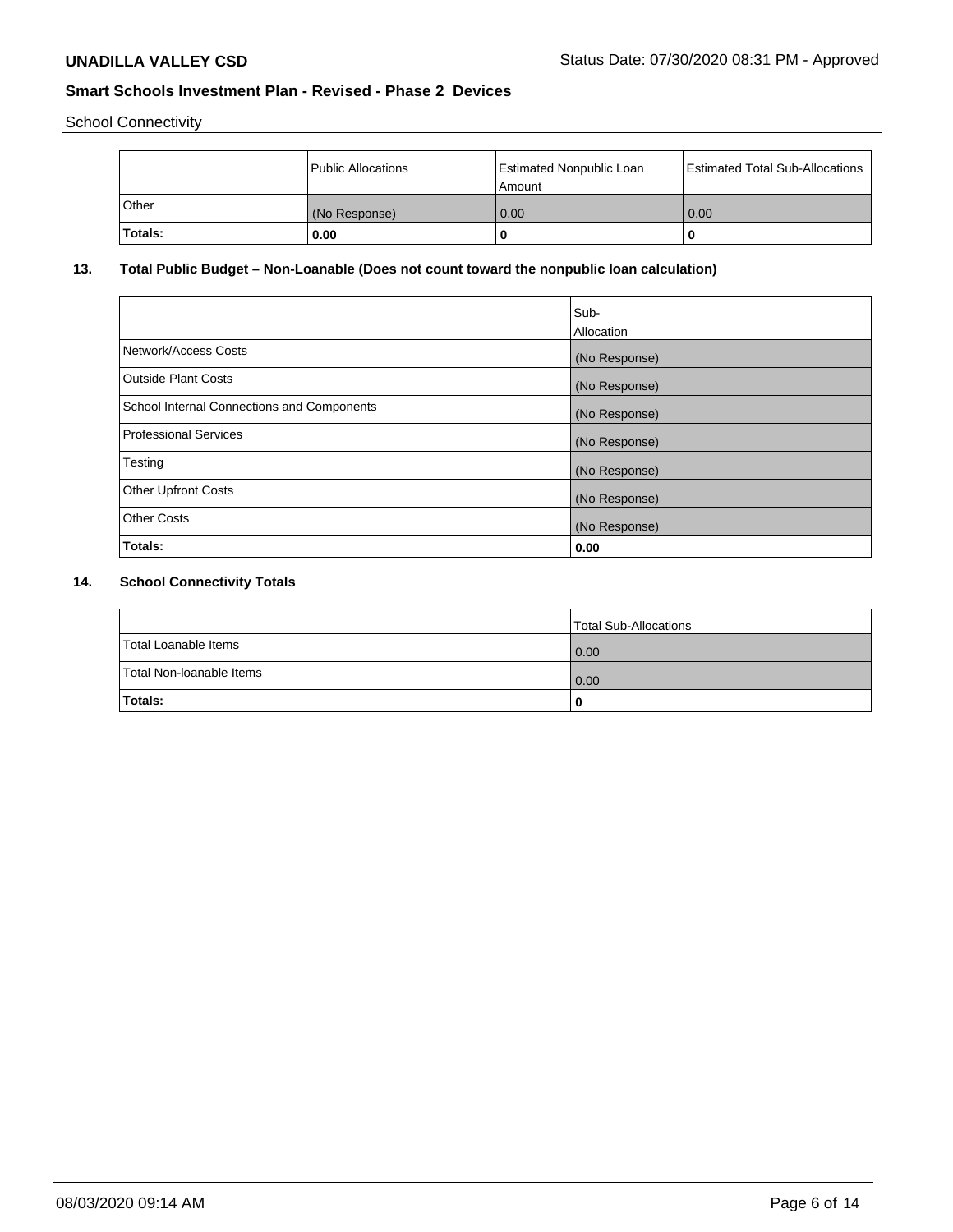Community Connectivity (Broadband and Wireless)

**1. Describe how you intend to use Smart Schools Bond Act funds for high-speed broadband and/or wireless connectivity projects in the community.**

(No Response)

**2. Please describe how the proposed project(s) will promote student achievement and increase student and/or staff access to the Internet in a manner that enhances student learning and/or instruction outside of the school day and/or school building.**

(No Response)

**3. Community connectivity projects must comply with all the necessary local building codes and regulations (building and related permits are not required prior to plan submission).**

 $\Box$  I certify that we will comply with all the necessary local building codes and regulations.

**4. Please describe the physical location of the proposed investment.**

(No Response)

**5. Please provide the initial list of partners participating in the Community Connectivity Broadband Project, along with their Federal Tax Identification (Employer Identification) number.**

| <b>Project Partners</b> | l Federal ID # |
|-------------------------|----------------|
| (No Response)           | (No Response)  |

**6. Please detail the type, quantity, per unit cost and total cost of the eligible items under each sub-category.**

| Select the allowable expenditure | Item to be purchased | Quantity      | Cost per Item | <b>Total Cost</b> |
|----------------------------------|----------------------|---------------|---------------|-------------------|
| type.                            |                      |               |               |                   |
| Repeat to add another item under |                      |               |               |                   |
| each type.                       |                      |               |               |                   |
| (No Response)                    | (No Response)        | (No Response) | (No Response) | 0.00              |
|                                  |                      | U             | 0.00          |                   |

**7. If you are submitting an allocation for Community Connectivity, complete this table.**

**Note that the calculated Total at the bottom of the table must equal the Total allocation for this category that you entered in the SSIP Overview overall budget.**

|                                    | Sub-Allocation |
|------------------------------------|----------------|
| Network/Access Costs               | (No Response)  |
| <b>Outside Plant Costs</b>         | (No Response)  |
| <b>Tower Costs</b>                 | (No Response)  |
| <b>Customer Premises Equipment</b> | (No Response)  |
| <b>Professional Services</b>       | (No Response)  |
| Testing                            | (No Response)  |
| <b>Other Upfront Costs</b>         | (No Response)  |
| <b>Other Costs</b>                 | (No Response)  |
| Totals:                            | 0.00           |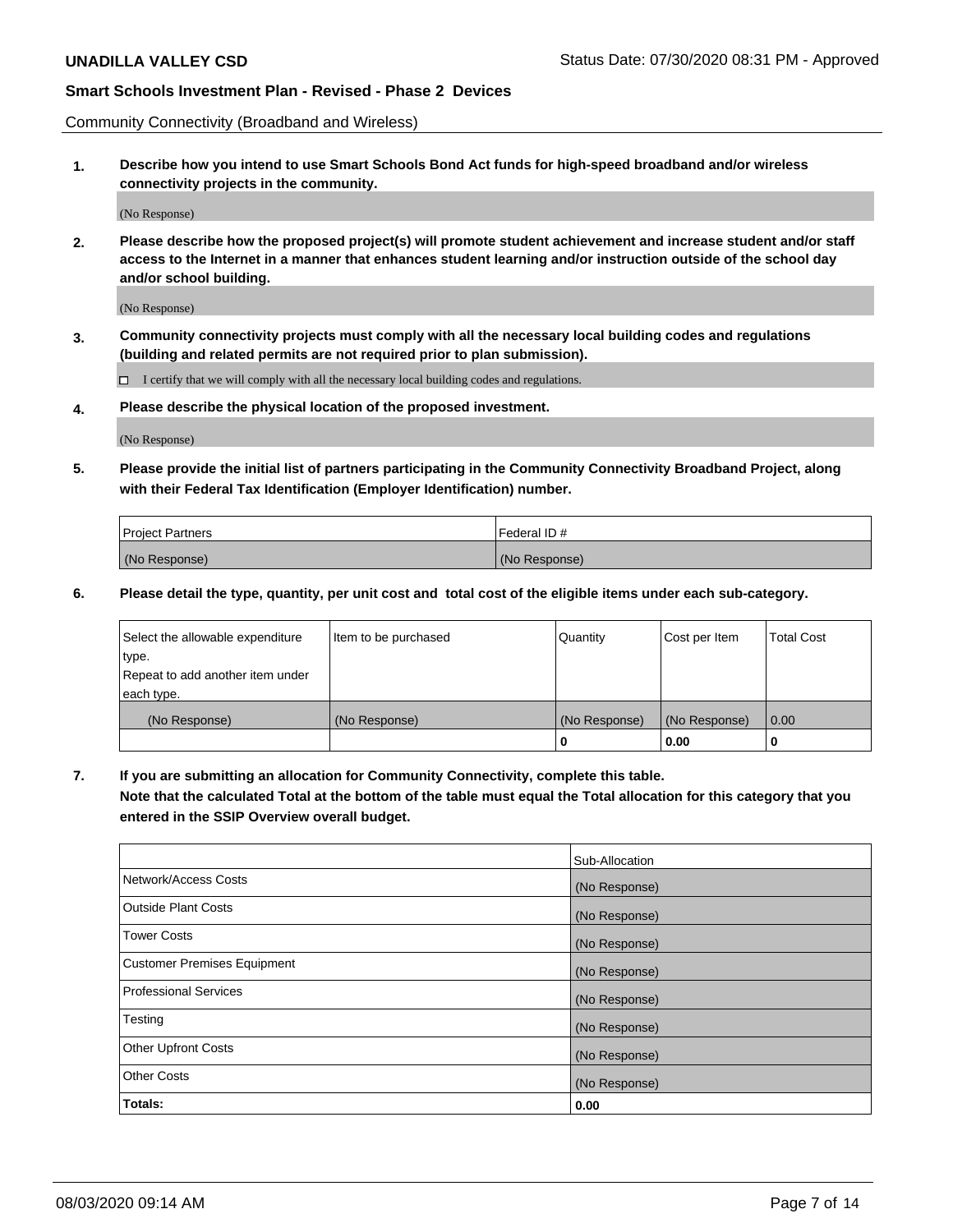### Classroom Learning Technology

**1. In order for students and faculty to receive the maximum benefit from the technology made available under the Smart Schools Bond Act, their school buildings must possess sufficient connectivity infrastructure to ensure that devices can be used during the school day. Smart Schools Investment Plans must demonstrate that sufficient infrastructure that meets the Federal Communications Commission's 100 Mbps per 1,000 students standard currently exists in the buildings where new devices will be deployed, or is a planned use of a portion of Smart Schools Bond Act funds, or is under development through another funding source. Smart Schools Bond Act funds used for technology infrastructure or classroom technology investments must increase the number of school buildings that meet or exceed the minimum speed standard of 100 Mbps per 1,000 students and staff within 12 months. This standard may be met on either a contracted 24/7 firm service or a "burstable" capability. If the standard is met under the burstable criteria, it must be:**

**1. Specifically codified in a service contract with a provider, and**

**2. Guaranteed to be available to all students and devices as needed, particularly during periods of high demand, such as computer-based testing (CBT) periods.**

**Please describe how your district already meets or is planning to meet this standard within 12 months of plan submission.**

Unadilla Valley subscribes to broadband services through the Central Southern Tier Regional Information Center. The district currently exceeds this standard.

- **1a. If a district believes that it will be impossible to meet this standard within 12 months, it may apply for a waiver of this requirement, as described on the Smart Schools website. The waiver must be filed and approved by SED prior to submitting this survey.**
	- By checking this box, you are certifying that the school district has an approved waiver of this requirement on file with the New York State Education Department.
- **2. Connectivity Speed Calculator (Required). If the district currently meets the required speed, enter "Currently Met" in the last box: Expected Date When Required Speed Will be Met.**

|                  | l Number of<br>Students | Required Speed<br>l in Mbps | Current Speed in<br>Mbps | <b>Expected Speed</b><br>to be Attained | <b>Expected Date</b><br>When Required<br>Within 12 Months 1Speed Will be Met1 |
|------------------|-------------------------|-----------------------------|--------------------------|-----------------------------------------|-------------------------------------------------------------------------------|
| Calculated Speed | 841                     | 84.10                       | 1000                     | 1000                                    | currently Met                                                                 |

**3. If the district wishes to have students and staff access the Internet from wireless devices within the school building, or in close proximity to it, it must first ensure that it has a robust Wi-Fi network in place that has sufficient bandwidth to meet user demand.**

**Please describe how you have quantified this demand and how you plan to meet this demand.**

This is Phase 2 of the Unadilla Central School Smart School projects. Working with the Phase 1 funds and in collaboration with the Central Southern Tier Regional Information Center, the district upgraded all of their fiber to OM3 and all of their network cable to Cat 6 A. Additionally the district installed saturation wifi coverage with new access points and upgraded all of their switches. The district has 10 times the bandwidth required to support the one-to-one program in the district.

**4. All New York State public school districts are required to complete and submit an Instructional Technology Plan survey to the New York State Education Department in compliance with Section 753 of the Education Law and per Part 100.12 of the Commissioner's Regulations.**

**Districts that include educational technology purchases as part of their Smart Schools Investment Plan must have a submitted and approved Instructional Technology Plan survey on file with the New York State Education Department.**

By checking this box, you are certifying that the school district has an approved Instructional Technology Plan survey on file with the New York State Education Department.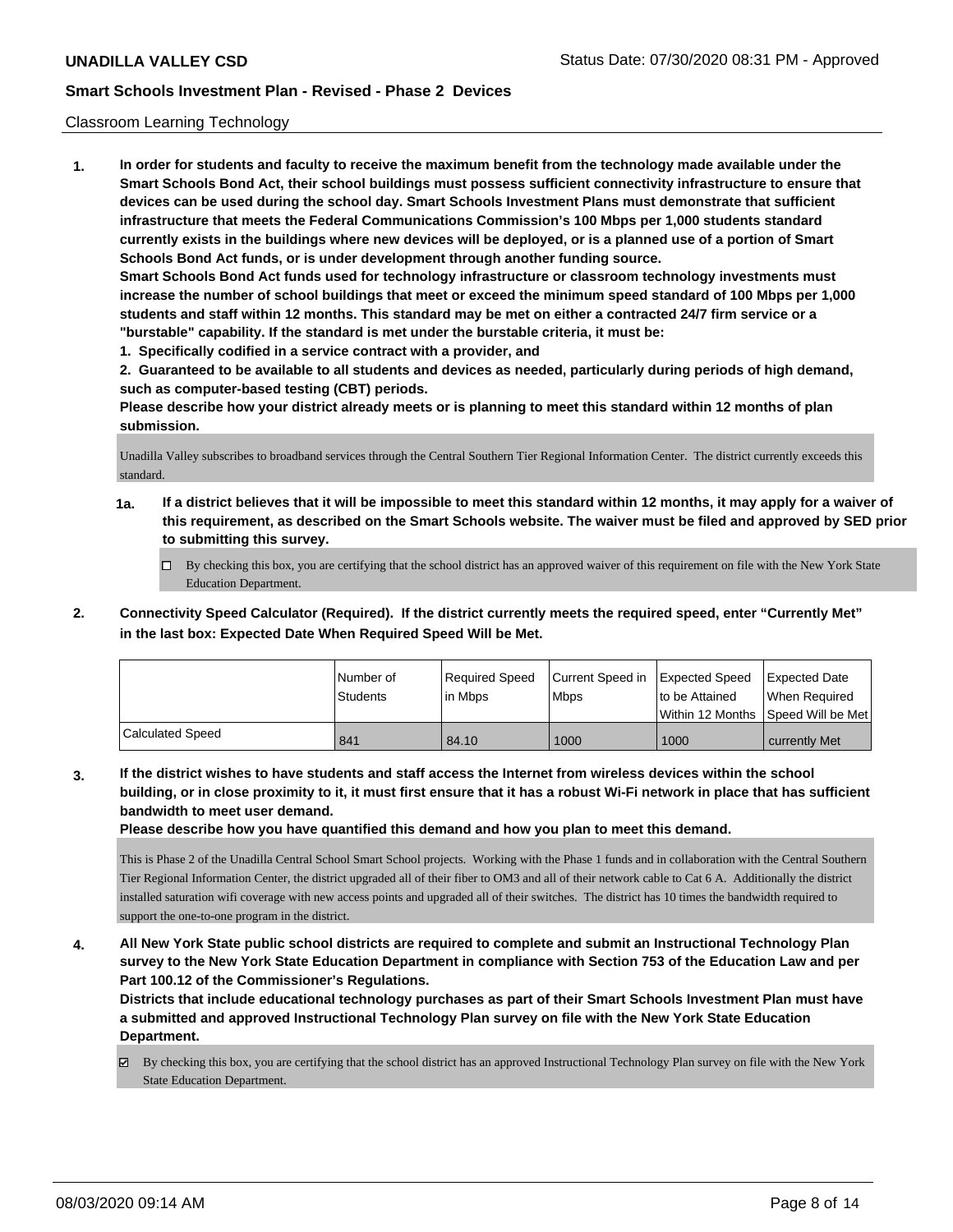### Classroom Learning Technology

**5. Describe the devices you intend to purchase and their compatibility with existing or planned platforms or systems. Specifically address the adequacy of each facility's electrical, HVAC and other infrastructure necessary to install and support the operation of the planned technology.**

Due to the Covid-19 pandemic, Unadilla Valley wishes to expand their one-to-one program to additional grade levels and improve the devices their teachers are using to host both on site and remote learning experiences for their students. These devices do not impact the facilities electrical, HVAC or other infrastructures. They include chromebooks for the students and laptops for the teachers.

- **6. Describe how the proposed technology purchases will:**
	- **> enhance differentiated instruction;**
	- **> expand student learning inside and outside the classroom;**
	- **> benefit students with disabilities and English language learners; and**
	- **> contribute to the reduction of other learning gaps that have been identified within the district.**

**The expectation is that districts will place a priority on addressing the needs of students who struggle to succeed in a rigorous curriculum. Responses in this section should specifically address this concern and align with the district's Instructional Technology Plan (in particular Question 2 of E. Curriculum and Instruction: "Does the district's instructional technology plan address the needs of students with disabilities to ensure equitable access to instruction, materials and assessments?" and Question 3 of the same section: "Does the district's instructional technology plan address the provision of assistive technology specifically for students with disabilities to ensure access to and participation in the general curriculum?")**

**In addition, describe how the district ensures equitable access to instruction, materials and assessments and participation in the general curriculum for both SWD and English Language Learners/Multilingual Learners (ELL/MLL) students.**

**The devices in this application allow Unadilla Valley to accomplish a modernization in education. Students will be more successful as a result of our Phase 1 plan and this Phase 2 effort.**

 **The first modernization will be an opportunity to enhance differentiated instruction including students with disabilities. These devices will allow individual students to have extended access to education. This pandemic has helped create a new view of learning. Students are not limited to an arbitrary 45 minute learning experience. The students can use these devices to extend the learning time to fit their needs. They can reach out to teachers and more resources if they need additional time. Students who grasp a concept quickly can also reach out for expanded opportunities.**

 **Unadilla Valley must expand student learning inside and outside the classroom. Students who are sheltering in place must work outside the classroom. These devices will help the Unadilla Valley students learn at home or even in the high school parking lot if that is where they can get access. Anywhere, anytime!** 

 **All of these devices are a strong benefit for students who are English language learners. One of the challenges to ELL students is access to translations. Often a translator is only available for a limited time, and not necessarily when the students need that translator. It becomes even more of a challenge when the student is learning from home. All of these devices are equipped with Google. This has a translation capacity. From native language to English and from English to native language is available when the STUDENT needs that capacity. Learning is immediate. By using these tools Unadilla Valley reduction of other learning gaps that have been identified within the district. Expanded student learning opportunities, relevant student learning opportunities, and additional resources available for all students will help raise the students to an ever challenging standard.**

**7. Where appropriate, describe how the proposed technology purchases will enhance ongoing communication with parents and other stakeholders and help the district facilitate technology-based regional partnerships, including distance learning and other efforts.**

During the Covid-19 pandemic ALL students have had to tap into distance learning via Google Hangouts and Zoom. All of these devices include cameras and microphones and allow the students to become distance or "remote" learning sites at each of their homes as long as they have internet access. Students can collaborate with another student, groups of students or even large classes. Additionally, staff can participate in professional development offerings while they are sheltering in place.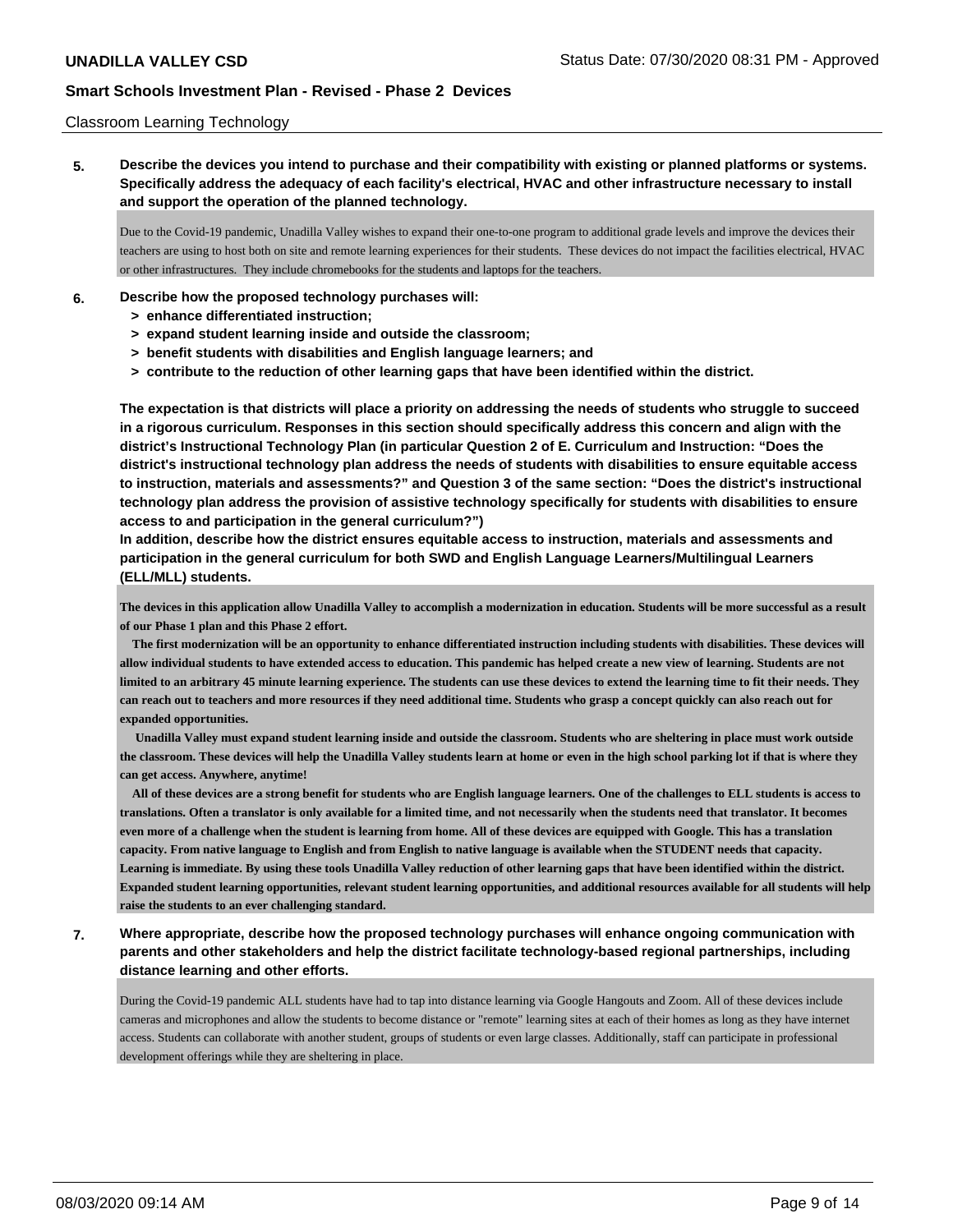#### Classroom Learning Technology

**8. Describe the district's plan to provide professional development to ensure that administrators, teachers and staff can employ the technology purchased to enhance instruction successfully.**

**Note: This response should be aligned and expanded upon in accordance with your district's response to Question 1 of F. Professional Development of your Instructional Technology Plan: "Please provide a summary of professional development offered to teachers and staff, for the time period covered by this plan, to support technology to enhance teaching and learning. Please include topics, audience and method of delivery within your summary."**

**Unadilla Valley Central Schools is committed to establishing a one-to-one learning environment for their students. The most important part of this plan is the staff development that must occur before the program can proceed. Begun during the first half of the 2018-19 school year and continuing in 2019-20 the district has a comprehensive plan to address this.** 

 **Lead teachers in the district have completed the Google level 1 and Google Level 2 trainings to facilitate the use of Chromebooks in the classroom. The second cohort of teachers will have completed this training during the summer and first part of the new school year. The Lead teachers will become turn-key trainers and support future cohorts as they are equipped.** 

 **In addition to traditional trainings, Unadilla Valley facilitated site visits to school districts that have already implemented one-to-one programs. During these full day visits, the teachers observed actual lessons and mature instructional programs. The teachers learned of the challenges and the successes of early adopters. A particular benefit was that the teachers were able to observe teachers in their particular instructional area and instructional age group. All of the teachers in Phase 1 have become resources to the staff members in the later phases. They can provide relevant, immediately available resource even using Google Hangouts while they shelter in place.**

- **9. Districts must contact one of the SUNY/CUNY teacher preparation programs listed on the document on the left side of the page that supplies the largest number of the district's new teachers to request advice on innovative uses and best practices at the intersection of pedagogy and educational technology.**
	- $\boxtimes$  By checking this box, you certify that you have contacted the SUNY/CUNY teacher preparation program that supplies the largest number of your new teachers to request advice on these issues.
	- **9a. Please enter the name of the SUNY or CUNY Institution that you contacted.**

SUNY Oneonta

**9b. Enter the primary Institution phone number.**

607-436-3500

**9c. Enter the name of the contact person with whom you consulted and/or will be collaborating with on innovative uses of technology and best practices.**

Dr. Jan Bowers

**10. To ensure the sustainability of technology purchases made with Smart Schools funds, districts must demonstrate a long-term plan to maintain and replace technology purchases supported by Smart Schools Bond Act funds. This sustainability plan shall demonstrate a district's capacity to support recurring costs of use that are ineligible for Smart Schools Bond Act funding such as device maintenance, technical support, Internet and wireless fees, maintenance of hotspots, staff professional development, building maintenance and the replacement of incidental items. Further, such a sustainability plan shall include a long-term plan for the replacement of purchased devices and equipment at the end of their useful life with other funding sources.**

 $\boxtimes$  By checking this box, you certify that the district has a sustainability plan as described above.

**11. Districts must ensure that devices purchased with Smart Schools Bond funds will be distributed, prepared for use, maintained and supported appropriately. Districts must maintain detailed device inventories in accordance with generally accepted accounting principles.**

By checking this box, you certify that the district has a distribution and inventory management plan and system in place.

**12. Please detail the type, quantity, per unit cost and total cost of the eligible items under each sub-category.**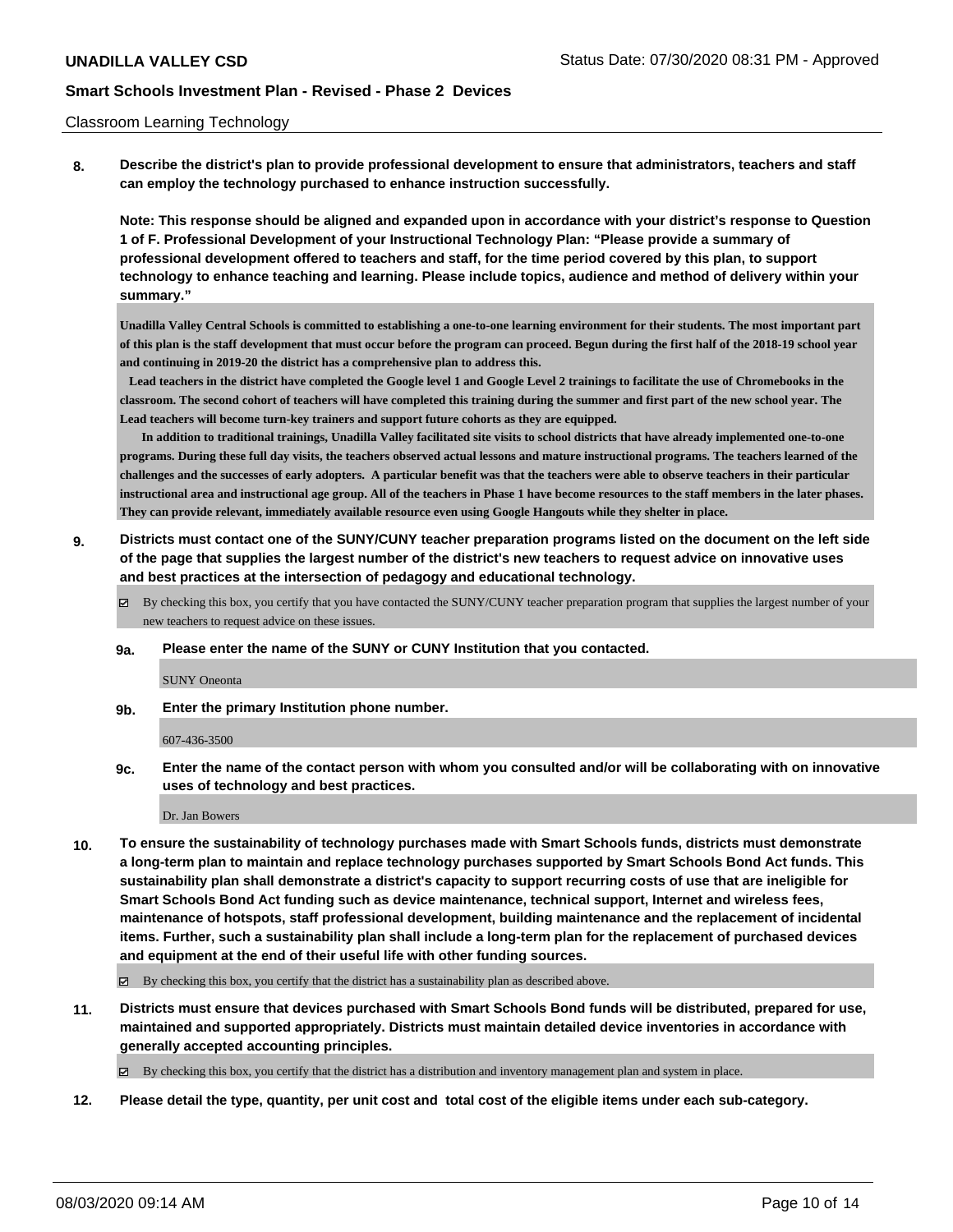Classroom Learning Technology

| Select the allowable expenditure<br>type.<br>Repeat to add another item under<br>each type. | Item to be Purchased                                    | Quantity     | Cost per Item     | <b>Total Cost</b>    |
|---------------------------------------------------------------------------------------------|---------------------------------------------------------|--------------|-------------------|----------------------|
| <b>Laptop Computers</b>                                                                     | Chromebooks HP Chromebook -<br>14ana0097nr14 inch units | 641          | 299.00            | 191,659.00           |
| <b>Laptop Computers</b>                                                                     | HP ProBook 440 G7 Notebook PC<br>Laptops                | 99           | 750.00            | 74.250.00            |
| <b>Other Costs</b>                                                                          | Google Chrome Mgmt license                              | 641<br>1,381 | 26.00<br>1,075.00 | 16,666.00<br>282,575 |

### **13. Final 2014-15 BEDS Enrollment to calculate Nonpublic Sharing Requirement (no changes allowed.)**

|            | l Public Enrollment | l Nonpublic Enrollment | <b>Total Enrollment</b> | Nonpublic<br>l Percentage |
|------------|---------------------|------------------------|-------------------------|---------------------------|
| Enrollment | 758                 |                        | 758.00                  | 0.00                      |

# **14. If you are submitting an allocation for Classroom Learning Technology complete this table.**

|                          | Public School Sub-Allocation | <b>Estimated Nonpublic Loan</b><br>Amount<br>(Based on Percentage Above) | <b>Estimated Total Public and</b><br>Nonpublic Sub-Allocation |
|--------------------------|------------------------------|--------------------------------------------------------------------------|---------------------------------------------------------------|
| Interactive Whiteboards  | 0.00                         | 0.00                                                                     | 0.00                                                          |
| <b>Computer Servers</b>  | 0.00                         | 0.00                                                                     | 0.00                                                          |
| <b>Desktop Computers</b> | 0.00                         | 0.00                                                                     | 0.00                                                          |
| <b>Laptop Computers</b>  | 265,909.00                   | 0.00                                                                     | 265,909.00                                                    |
| <b>Tablet Computers</b>  | 0.00                         | 0.00                                                                     | 0.00                                                          |
| <b>Other Costs</b>       | 16,666.00                    | 0.00                                                                     | 16,666.00                                                     |
| Totals:                  | 282,575.00                   | 0                                                                        | 282,575                                                       |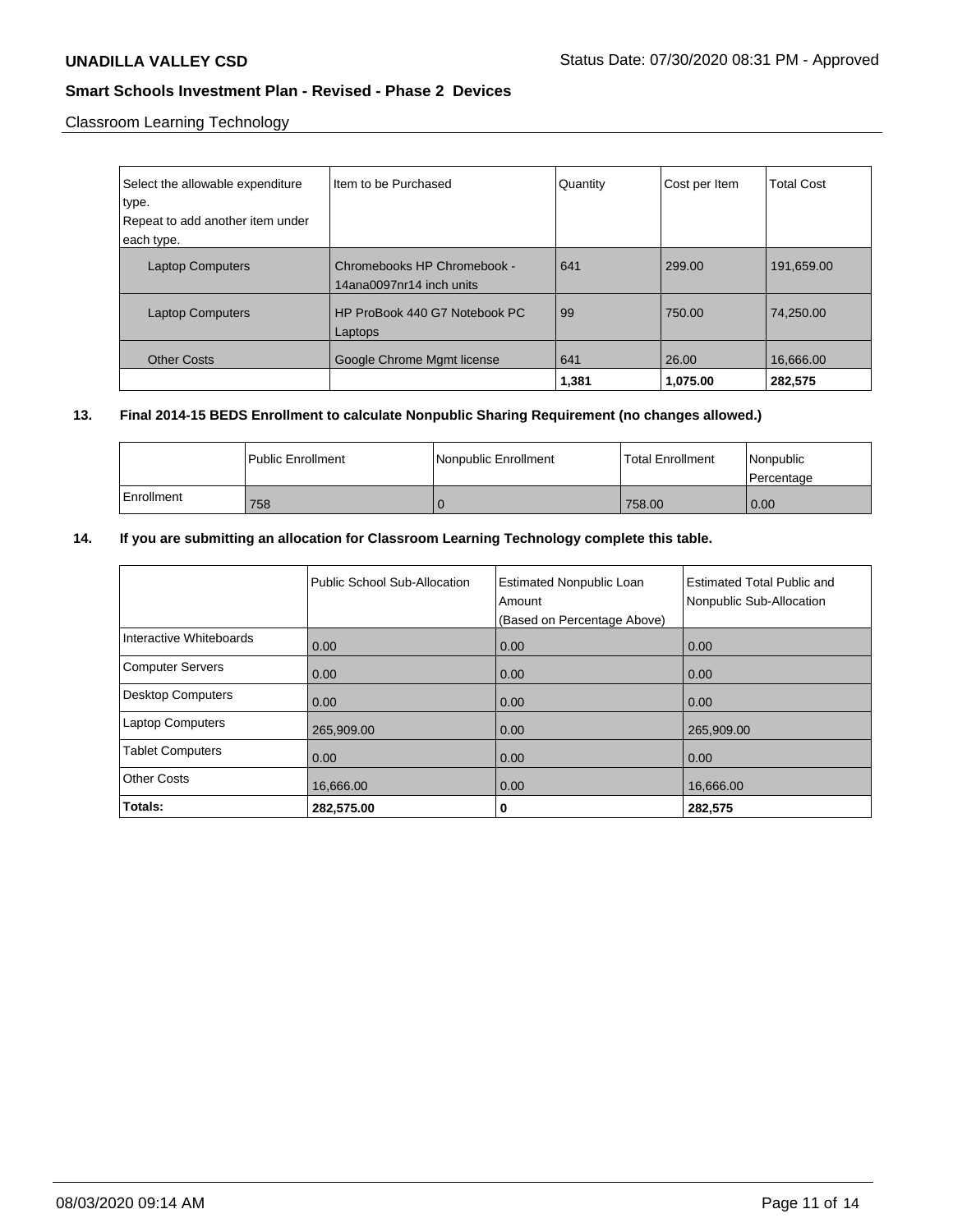#### Pre-Kindergarten Classrooms

**1. Provide information regarding how and where the district is currently serving pre-kindergarten students and justify the need for additional space with enrollment projections over 3 years.**

(No Response)

- **2. Describe the district's plan to construct, enhance or modernize education facilities to accommodate prekindergarten programs. Such plans must include:**
	- **Specific descriptions of what the district intends to do to each space;**
	- **An affirmation that new pre-kindergarten classrooms will contain a minimum of 900 square feet per classroom;**
	- **The number of classrooms involved;**
	- **The approximate construction costs per classroom; and**
	- **Confirmation that the space is district-owned or has a long-term lease that exceeds the probable useful life of the improvements.**

(No Response)

**3. Smart Schools Bond Act funds may only be used for capital construction costs. Describe the type and amount of additional funds that will be required to support ineligible ongoing costs (e.g. instruction, supplies) associated with any additional pre-kindergarten classrooms that the district plans to add.**

(No Response)

**4. All plans and specifications for the erection, repair, enlargement or remodeling of school buildings in any public school district in the State must be reviewed and approved by the Commissioner. Districts that plan capital projects using their Smart Schools Bond Act funds will undergo a Preliminary Review Process by the Office of Facilities Planning.**

**Please indicate on a separate row each project number given to you by the Office of Facilities Planning.**

| Project Number |  |
|----------------|--|
| (No Response)  |  |
|                |  |

**5. Please detail the type, quantity, per unit cost and total cost of the eligible items under each sub-category.**

| Select the allowable expenditure | Item to be purchased | Quantity      | Cost per Item | <b>Total Cost</b> |
|----------------------------------|----------------------|---------------|---------------|-------------------|
| type.                            |                      |               |               |                   |
| Repeat to add another item under |                      |               |               |                   |
| each type.                       |                      |               |               |                   |
| (No Response)                    | (No Response)        | (No Response) | (No Response) | 0.00              |
|                                  |                      | U             | 0.00          |                   |

**6. If you have made an allocation for Pre-Kindergarten Classrooms, complete this table. Note that the calculated Total at the bottom of the table must equal the Total allocation for this category that you entered in the SSIP Overview overall budget.**

|                                          | Sub-Allocation |
|------------------------------------------|----------------|
| Construct Pre-K Classrooms               | (No Response)  |
| Enhance/Modernize Educational Facilities | (No Response)  |
| <b>Other Costs</b>                       | (No Response)  |
| Totals:                                  | 0.00           |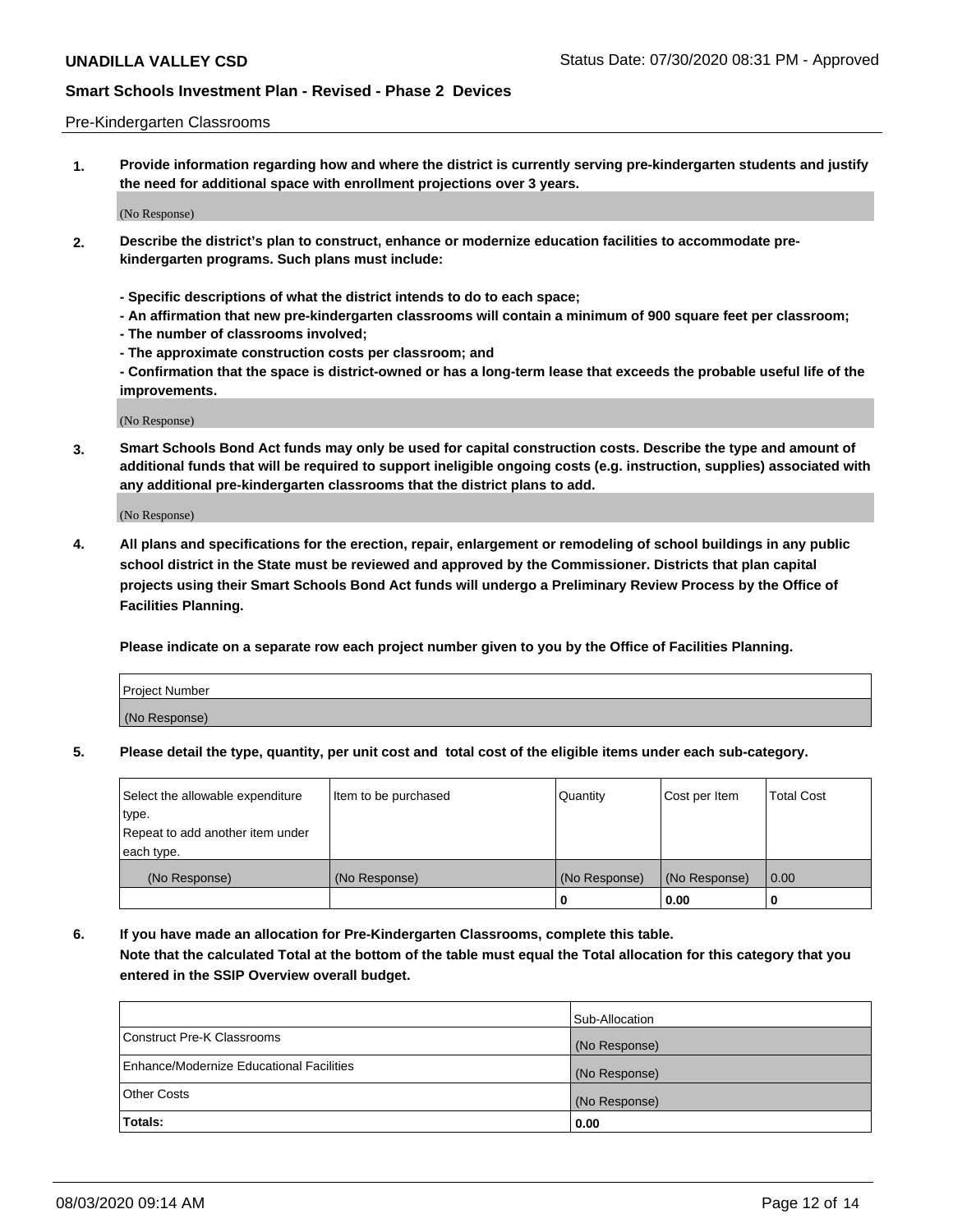Replace Transportable Classrooms

**1. Describe the district's plan to construct, enhance or modernize education facilities to provide high-quality instructional space by replacing transportable classrooms.**

(No Response)

**2. All plans and specifications for the erection, repair, enlargement or remodeling of school buildings in any public school district in the State must be reviewed and approved by the Commissioner. Districts that plan capital projects using their Smart Schools Bond Act funds will undergo a Preliminary Review Process by the Office of Facilities Planning.**

**Please indicate on a separate row each project number given to you by the Office of Facilities Planning.**

| Project Number |  |
|----------------|--|
|                |  |
|                |  |
|                |  |
|                |  |
| (No Response)  |  |
|                |  |
|                |  |
|                |  |

**3. For large projects that seek to blend Smart Schools Bond Act dollars with other funds, please note that Smart Schools Bond Act funds can be allocated on a pro rata basis depending on the number of new classrooms built that directly replace transportable classroom units.**

**If a district seeks to blend Smart Schools Bond Act dollars with other funds describe below what other funds are being used and what portion of the money will be Smart Schools Bond Act funds.**

(No Response)

**4. Please detail the type, quantity, per unit cost and total cost of the eligible items under each sub-category.**

| Select the allowable expenditure | Item to be purchased | Quantity      | Cost per Item | <b>Total Cost</b> |
|----------------------------------|----------------------|---------------|---------------|-------------------|
| ∣type.                           |                      |               |               |                   |
| Repeat to add another item under |                      |               |               |                   |
| each type.                       |                      |               |               |                   |
| (No Response)                    | (No Response)        | (No Response) | (No Response) | 0.00              |
|                                  |                      | 0             | 0.00          |                   |

**5. If you have made an allocation for Replace Transportable Classrooms, complete this table. Note that the calculated Total at the bottom of the table must equal the Total allocation for this category that you entered in the SSIP Overview overall budget.**

|                                                | Sub-Allocation |
|------------------------------------------------|----------------|
| Construct New Instructional Space              | (No Response)  |
| Enhance/Modernize Existing Instructional Space | (No Response)  |
| <b>Other Costs</b>                             | (No Response)  |
| Totals:                                        | 0.00           |